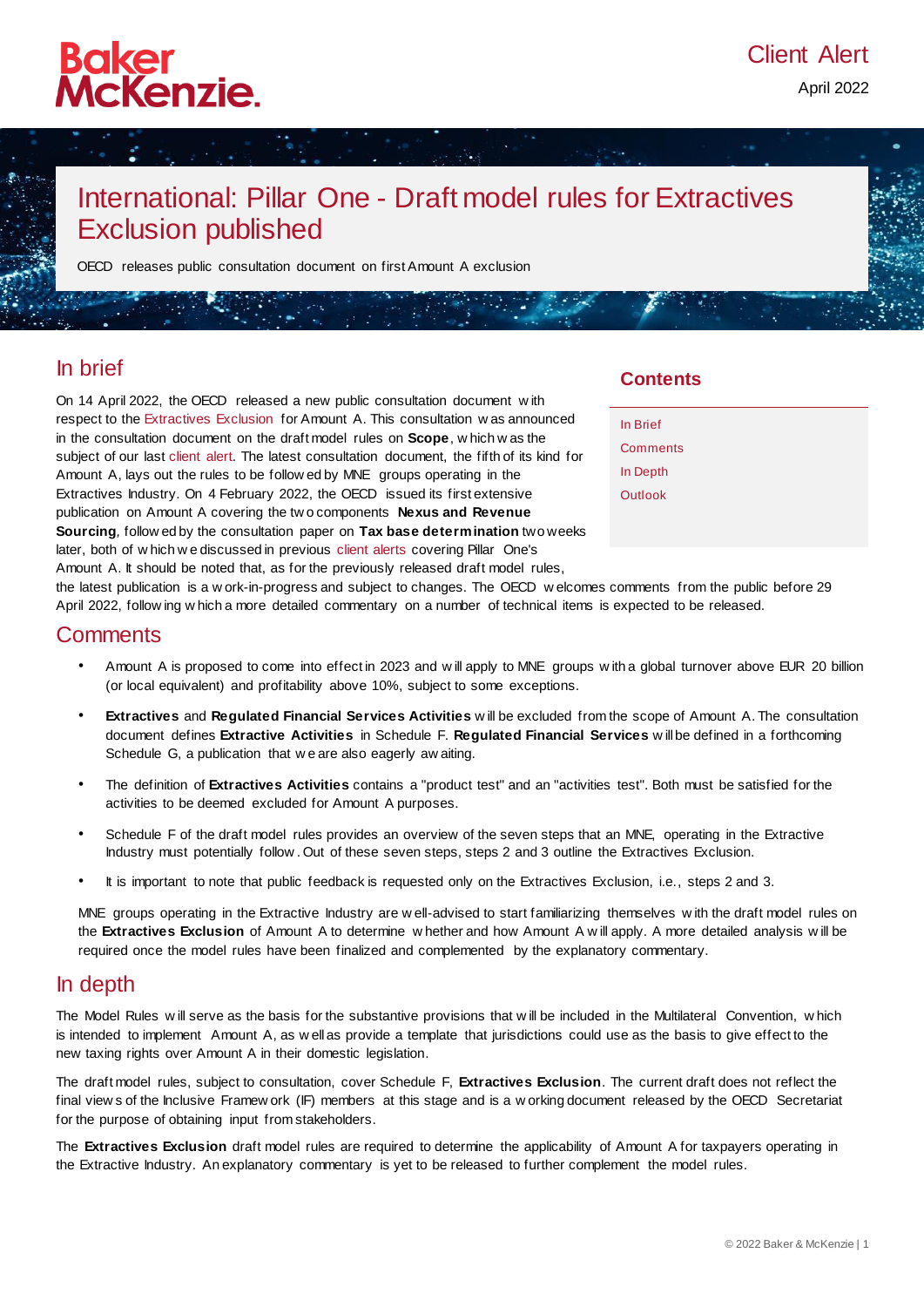

The rules concerning the **Extractives Exclusion** can be summarized as follow s:

- An MNE Group (hereafter: "**Group**") operating in the sector should, as a first step, apply the general scope rules for Amount A. These scope rules include the EUR 20 billion (or local equivalent) revenue and 10% profitability tests, as described in our previous [client alert.](https://insightplus.bakermckenzie.com/bm/tax/international-pillar-one-draft-model-rules-for-domestic-legislation-on-scope-published)
- As a second step, the Group must re-determine w hether the EUR 20 billion revenue threshold is met, by only considering revenue generated from "non-Extractives Activities". If the revenue generated by such activities exceeds EUR 20 billion (or local equivalent), the Group must then continue to the third step. If the revenue generated by in-scope activities does not exceed EUR 20 billion or local equivalent, the Group is not in scope of Amount A.
- If the revenue threshold is still met, as a third step the Group must determine w hether the profitability threshold of >10% is met. Revenue and related profits generated from Extractives Activities must again be excluded from this test, and only inscope revenue and related profits must be examined. Work on this step is still ongoing at the OECD IF to determine (1) w hether a transition period is needed and (2) to simplify the **Extractives Exclusion** for groups that consistently meet the revenue threshold, in step 2 above, but not the profits threshold.
- Where the Group meets both the revenue and the profitability thresholds and so falls w ithin the scope of Amount A, the Group should continue to the fourth step, w hich is applying the rules for nexus and revenue sourcing. These model rules w ere released on 4 February 2022 and an overview of these rules is available [here.](https://insightplus.bakermckenzie.com/bm/tax/international-pillar-one-draft-model-rules-for-nexus-and-revenue-sourcing-published)
- In step 5, the rules to determine and allocate profit to the respective market jurisdictions for the respective period must be applied. The full model rules in this area, in particular relating to the Marketing and Distribution (M&D) profits **safe harbour,** have not yet been released and are still pending at the time of this publication. How ever, it is important to note that the profits that are covered by the **Extractives Exclusion** w ill also be excluded for the purposes of applying the M&D prof its *safe harbour*.
- Another notew orthy element is listed in step 6: the elimination of double taxation. Importantly, profits generated from activities covered by the **Extractives Exclusion** w ill not be subject to the provisions of the mechanism to eliminate double taxation. A particular point of interest here is that consultation feedback has only been requested on steps 2 and 3 and not on step 6. Hopefully, this w ill therefore be a topic on w hich feedback is invited during the consultations on **Tax Certainty for Issues Related to Amount A** or **Elimination of Double Taxation.**
- The seventh and final step is the filing of the necessary administration and reporting documentation. This step w ill be covered by the draft model rules on **Tax Certainty**.

In addition, the draft model rules include definitions of a number of terms used including Extractive Activities, Extractive Product, Exploration, Extraction, Development, and Qualifying Processing, among others. Below , w e discuss steps 2 and 3 in more detail.

#### **Step 2: Subtracting revenue derived from** *Extractives Activities*

The subtraction of revenue derived from **Extractives Activities** is proposed to be relatively simple: only third-party revenue derived from **Extractives Activities** is subtracted from the consolidated Group revenue. While the rule is intended to be easy to apply and document, thereby reducing the compliance burden, it is recognized that third party revenue for **Extractives Activities** as defined may not be identifiable by the Group, for example because there is only intra-group revenue at the defined point of scope of exclusion. In such case, the Group cannot subtract such revenues and must immediately proceed to step 3.

The definition of **Extractives Activities** contains tw o tests, both must be met for the activities to be deemed to be "excluded **Extractives Activities***".* The first test is the "product test", i.e., the Group must sell an Extractive Product. The second test is the "activities test", i.e., the Group must conduct the exploration, development or extraction to obtain such product. As a result, as an example, revenue from commodity trading (only) is therefore not included in the **Extractives Exclusion** and such revenue is considered in-scope revenue for Amount A purposes.

#### **Step 3: Identifying the profit margin of in-scope revenue**

The third step is proposed to be tw o-fold:

1. Groups that exceed EUR 20 billion of in-scope third party revenue, (or cannot identify third-party revenue) after the application of Step 2, w ill firstly need to identify the profits derived from *Extractive Activities* and exclude such profits from the Amount A tax base.

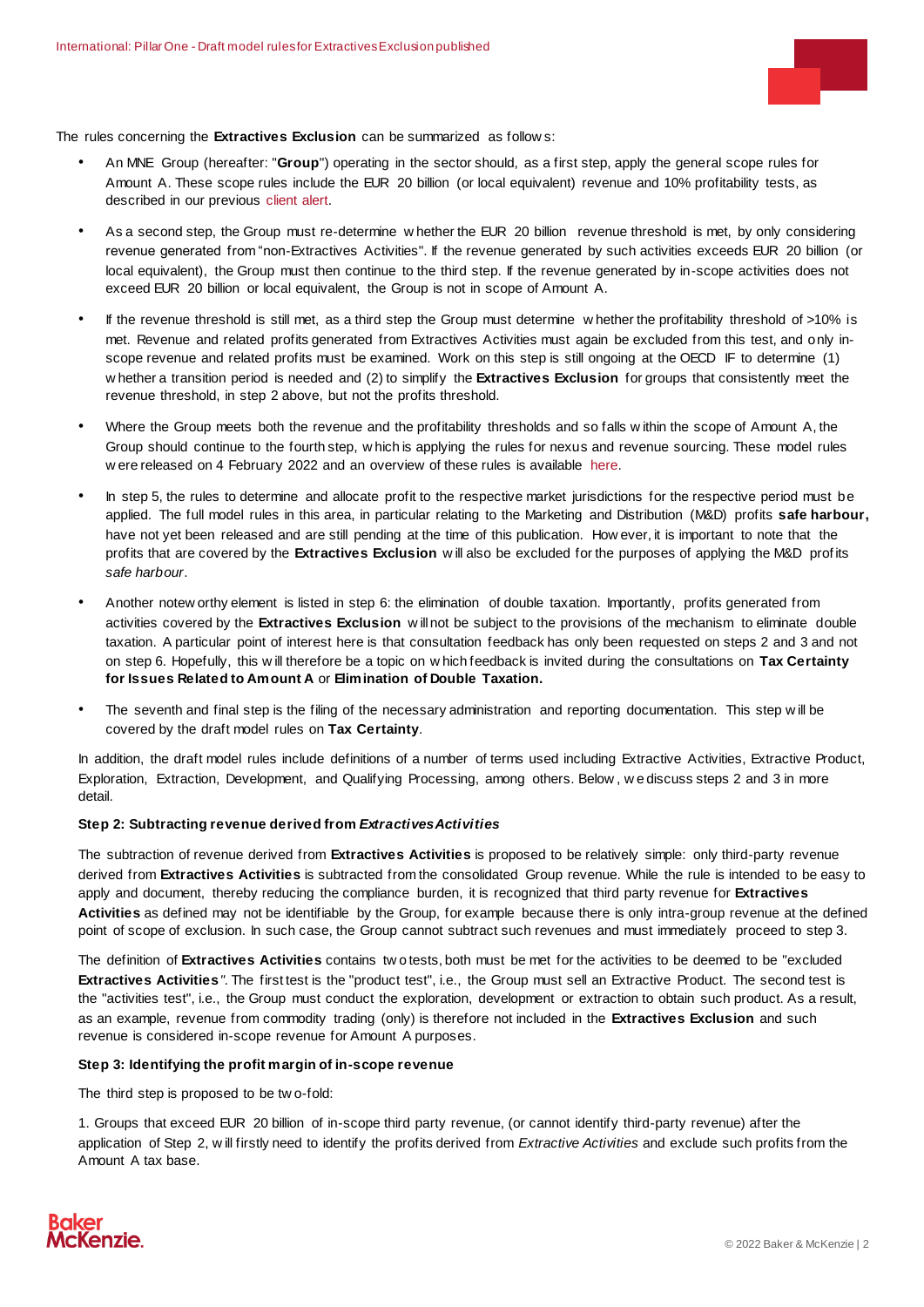

2. The Group must then determine w hether the remaining profit derived from in-scope activities exceeds the profit margin of > 10%.

#### **Identifying the profit margin of in-scope revenue using the Disclosed Operating Segment Approach ("DOS Approach")**

The Group may use the DOS Approach if there are disclosed segments in the Consolidated Financial Statements, and this approach is then simplified if the revenues in the segments either produce predominantly in-scope revenue, or predominantly excluded revenue. The Group must therefore be able to sufficiently identify w hether the relevant operating revenue is derived from **Extractives Activities** or not to use this approach.

Furthermore, the cost allocation betw een the segments must be appropriate and reliable, including full allocation of any costs that are not allocated in the disclosed Financial Statements segments such as Corporate costs.

An operating segment generates "predominantly" excluded revenue, if at least [75%-80% - to be determined] of its total revenue is derived from **Extractives Activities**. This is referred to as the "predominance test". A cap of [EUR 1 billion - to be determined] per segment for in-scope revenue is also introduced. This means that if an operating segment generates at least [75%-80%] from its total revenue from excluded activities, and its in-scope revenue is below [EUR 1 billion] or local equivalent, the entire operating segment is considered to be "excluded". If an operating segment generates "predominantly" in-scope revenue (i.e., more than [75%-80%], the operating segment is an in-scope segment. The in-scope revenue for such a segment is calculated by subtracting the revenue generated from **Extractives Activities** from the total segmental revenue. How ever, the margin of the w hole of this in-scope segment is used as a proxy to calculate the profit attributable to the in-scope revenue.

In addition to the above in-scope segments and excluded segments, the model rules identify "mixed segments," w hich do not meet the predominance test, but are still considered in-scope. Additional supported cost allocations betw een in-scope and excluded parts of the mixed segment must be carried out to determine in-scope profits.

Finally, under this approach, in-scope portions of disclosed operating segments are combined to calculate relevant revenue and profit margin measures.

#### **Identifying the profit margin of in-scope revenue using the entity-level approach**

The DOS Approach appears to be the preferred approach. How ever, w hen a Group does not disclose such segments or cannot accurately delineate expenses or revenue across segments, the Group must use an entity -level approach.

The entity-level approach is, generally, similar to the DOS Approach, w ith the main difference being that the predominance test and [EUR 1 billion] cap are calculated on an entity level, rather than an operational segment level.

If an entity generates at least [75%-80%] of its total revenue from **Extractives Activities** and its in-scope revenue does not exceed [EUR 1 billion] or local equivalent, the entire entity is considered excluded under the **Extractives Exclusion** rules.

How ever, for any entity that does not meet the above exclusion threshold, that entity is automatically in-scope. Revenue generated from excluded activities is subtracted from the total revenue for the purposes of Amount A tax base calculations. Financial results of all in-scope entities are then combined, and a deemed segment created for the in-scope activities of the combined entities, including full cost allocations.

#### **Reapplication of profitability test**

Once the Group has identified the relevant combined profits of in-scope elements of operating segments or entities, the Group w ill need to verify w hether the combination has a profit margin of at least 10%.

If the profit margin of the in-scope revenues is higher than 10%, the residual profits are in scope of Amount A. Note that the prior period and average profits rules also need to be applied, as w ell as considering the use of carry forw ard losses. Further thought is being given as to how to deal w ith these very informationally challenging issues in the context of the bespoke segmental / entity approach.

## **Outlook**

The OECD w ill collect public comments on the **Extractives Activities** draft model rules up until 29 April 2022. It is then expected that more detailed commentary on a number of technical items (**as described in this alert**) w ill be released.

Furthermore, the OECD has announced that it w ill release more details on the remaining building blocks of Amount A. The remaining building blocks of Amount A are **Profit allocation and Elimination of double taxation**. Consultations on these